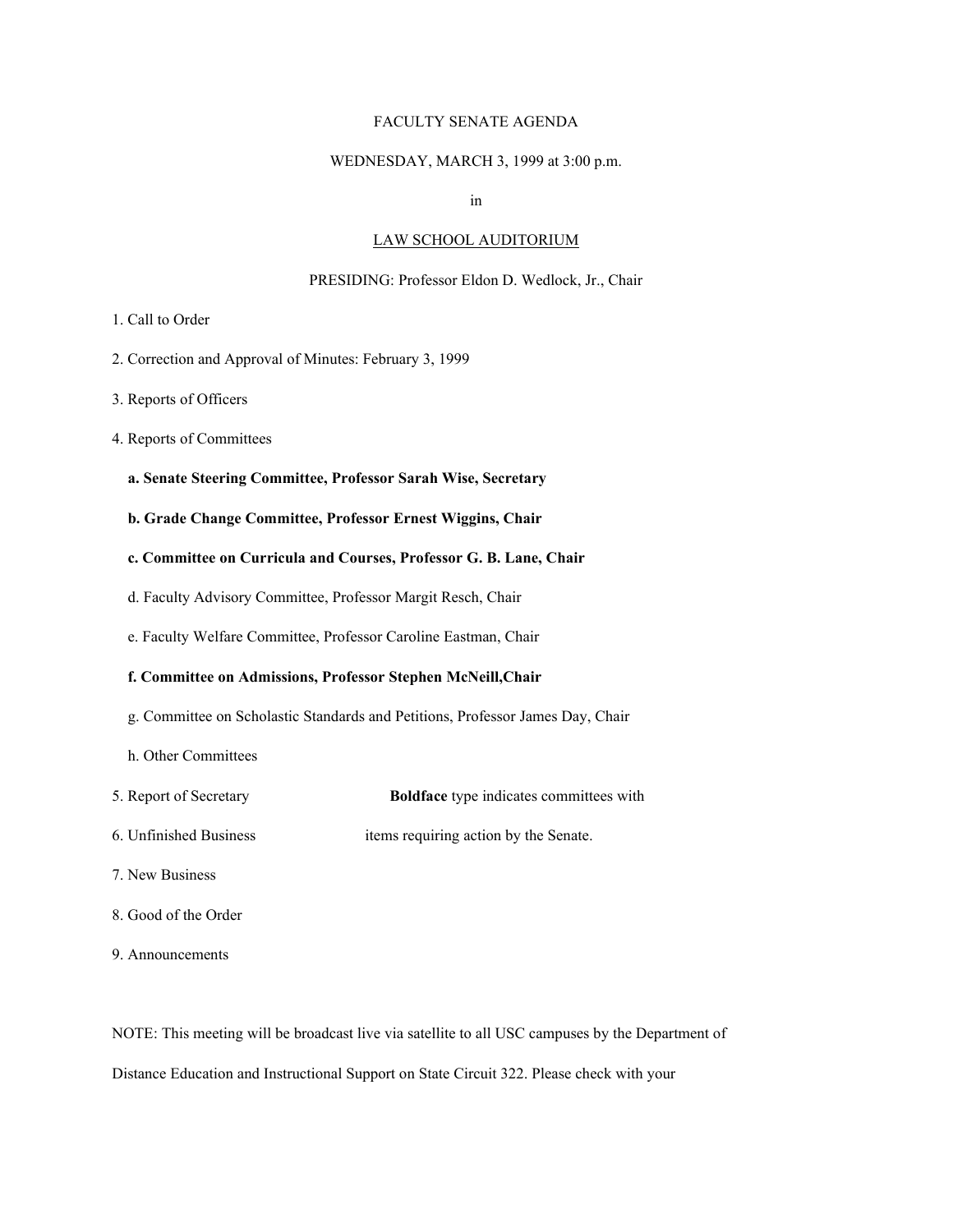local media coordinator for the specific channel on your campus.

# Page 2

### ATTACHMENTS:

| 1. Report: Senate Steering Committee – Nominations for Committees pp. 23 - 24 |  |
|-------------------------------------------------------------------------------|--|
|                                                                               |  |
|                                                                               |  |
|                                                                               |  |
|                                                                               |  |

### Sarah Wise

#### Secretary

#### WISE@GWM.SC.EDU

All materials **except** grade change report and parts of curricula and courses report are or soon will

be on the World Wide Web under**: http://www.sc.edu/faculty/index.html**

#### **FACULTY SENATE MEETINGS**

April 7, 1999 – Wednesday at 3:00 p.m. - Law School Auditorium

April 29, 1999 - Immediately following General Faculty meeting - Law School Auditorium

June 29, 1999 – Tuesday at 3:00 p.m. - Law School Auditorium

### **SPRING GENERAL FACULTY**

General Faculty - April 29, 1999 - Thursday at 2:00 p.m. in Law School Auditorium

### **Committee Meeting Dates**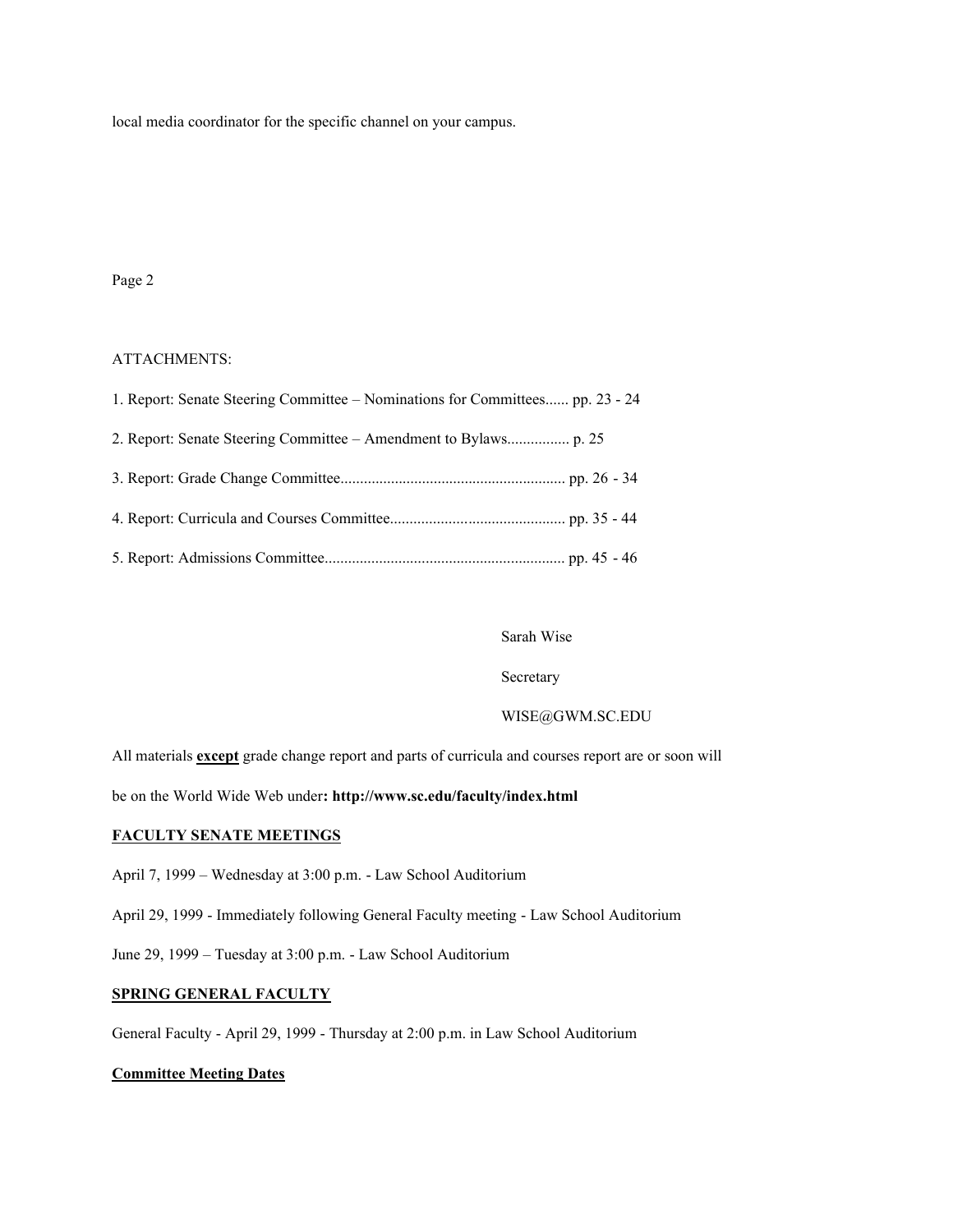Admissions: 3:30 p.m. on 3/2/99 University Athletics Advisory: 4:00 p.m. on 3/17/99, and 4/14/99 Bookstore: Curricula and Courses: 2:00 p.m. on 3/5/99, and 4/9/99 Disability Affairs: Faculty Advisory Committee: Faculty Budget: 3:30 p.m. on 3/1/99 Faculty Welfare: 3:00 p.m. on 3/16/99, and 4/20/99 Grade Change: 3:30 p.m. on 2/15/99, 3/15/99, and 4/12/99 Instructional Development: Libraries: Scholastic Standards and Petitions:

#### **Faculty Senate Steering Committee Report - March 3, 1999**

I. Nominees for Elected Committees:

| Committee                          | Nominees                |
|------------------------------------|-------------------------|
| Academic Responsibility            | Robert Lawther (BIOL)   |
|                                    | Pat McNeely (JOUR)      |
| Admissions                         | Elizabeth Dickey (JOUR) |
|                                    | Jean Ann Linney (PSYC)  |
| University Athletics Advisory      | Elaine Frank (HEAL)     |
|                                    | Rodney Roenfeldt (BADM) |
|                                    | Richard Zingmark (BIOL) |
| Board of Governors - Faculty House | Sally Boyd (Cont. Ed.)  |
|                                    | Cathy Pike (SOWK)       |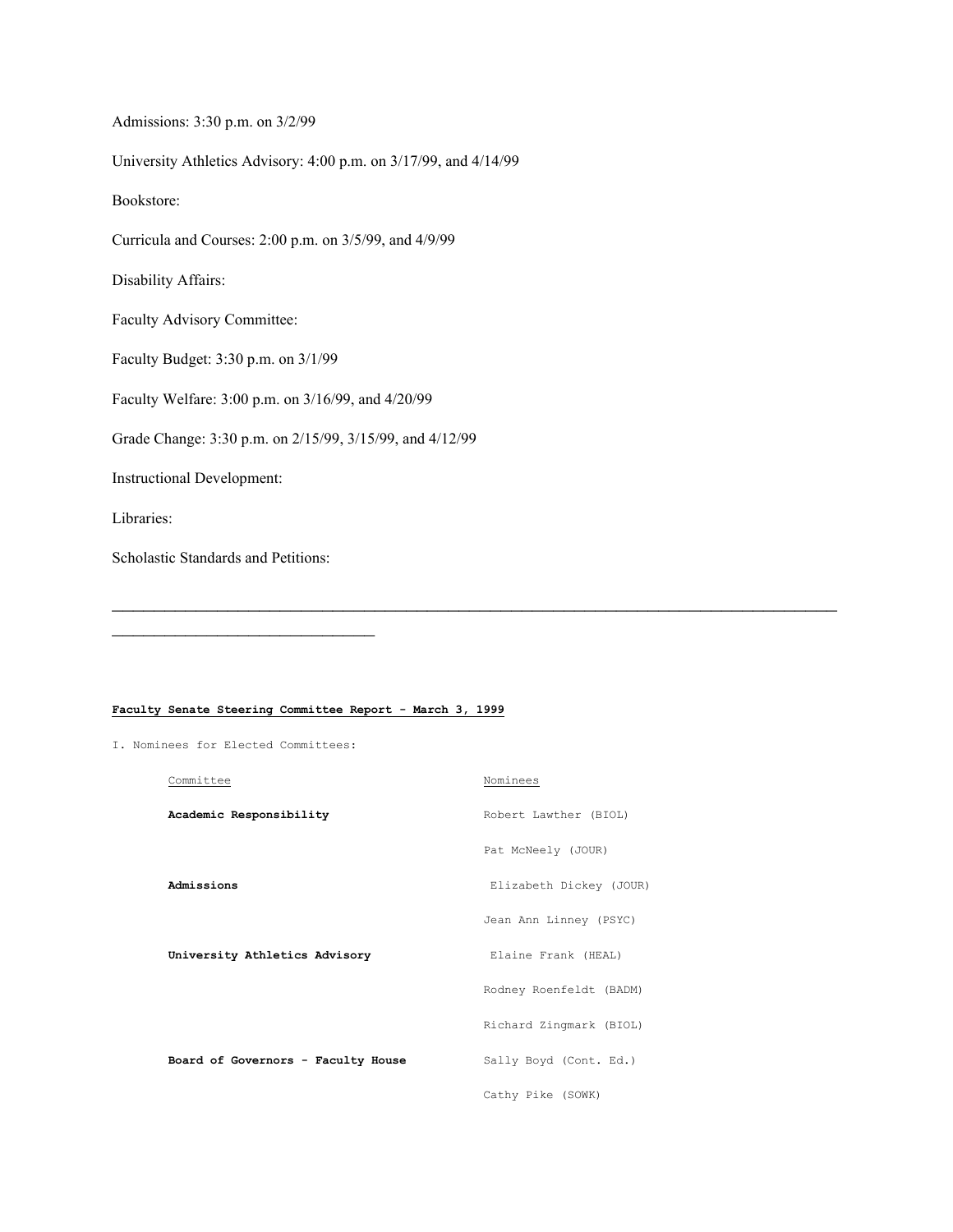| Curricula and Courses            | Kathy Graham (PEDU)     |
|----------------------------------|-------------------------|
|                                  | Jeffrey Persels (FREN)  |
| Faculty Advisory                 | Daniel Feldman (BADM)   |
|                                  | Michael Sutton (ENGR)   |
| Faculty Budget                   | John Freeman (LAW)      |
| Faculty Grievance                | Steven Lynn (ENGL)      |
|                                  | Pat Hubbard (LAW)       |
| Faculty Welfare                  | Dan Sabia (GINT)        |
|                                  | Sandra Wertz (MART)     |
| Honorary Degrees                 | Ann Dreher (THSP)       |
|                                  | John Gandy (SOWK)       |
| Instructional Development        | James Hightower (MEDC)  |
|                                  | Jamil Khan (ENGR)       |
| Cheryl Wissisk (EDUC)            |                         |
| Libraries                        | Judith Alexander (NURS) |
|                                  | Kimberly McCable (CRJU) |
| Patent and Copyright             | T. Datta (PHYS)         |
|                                  | Stephen McNeill (ENGR)  |
|                                  | Louis Terracio (MEDC)   |
| Savannah River Review            | Yuh Jin Chao (ENGR)     |
| Scholastic Standards & Petitions | Dennis Maulden (THSP)   |
|                                  | Marja Warehime (FREN)   |
| Scholastic Standards & Petitions | Donald Keating (ENGR)   |
| (Continuing Education)           |                         |
|                                  |                         |
|                                  |                         |

**University Disability Affairs** Roger Amidon (HEAL)

Dennis Nolan (LAW)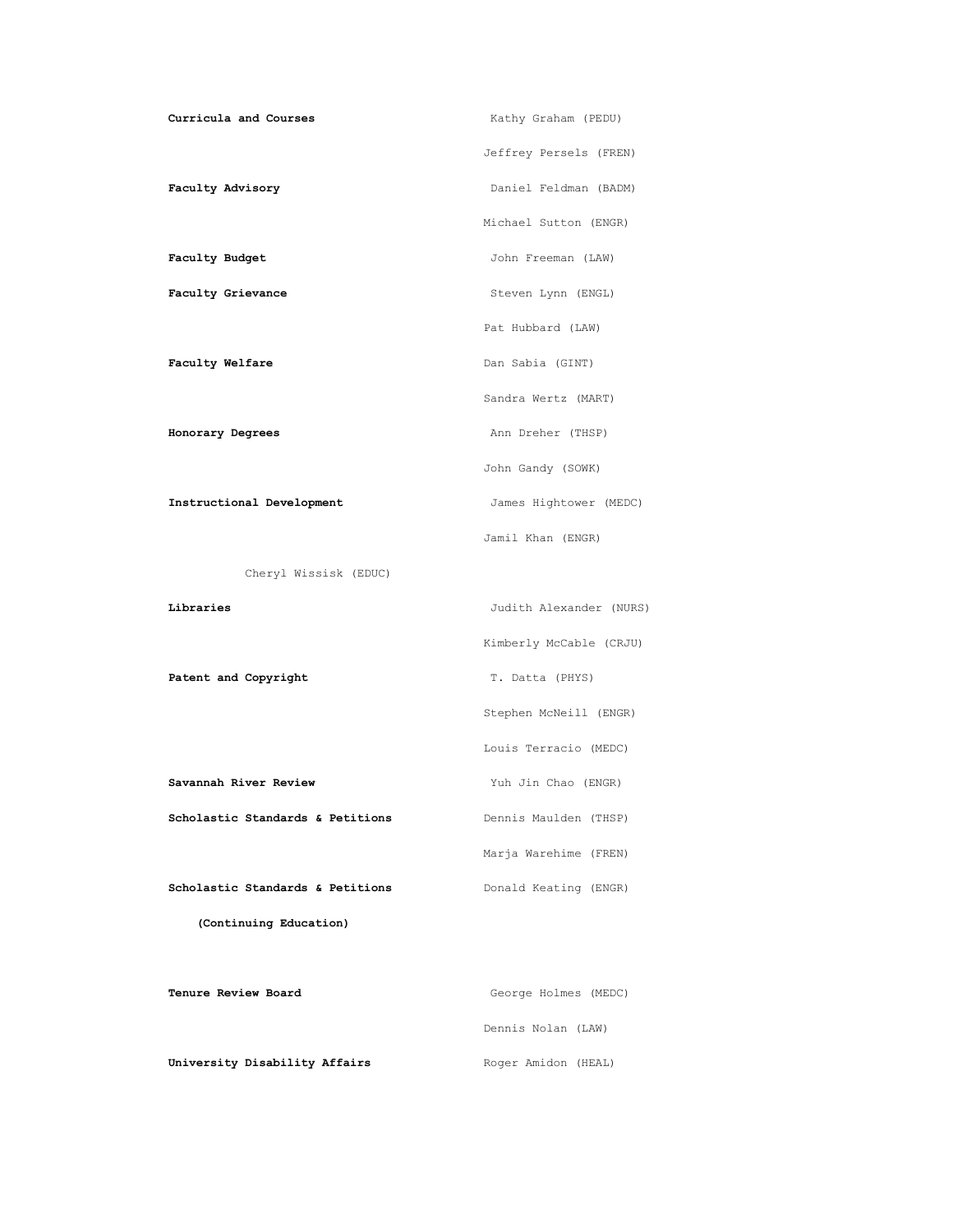II. Appointments Made by Chair in Consultation with Faculty Senate Steering Committee:

| Bookstore    | Gary Geer (LIBR)          |
|--------------|---------------------------|
|              | Sandra Tonnsen (EDUC)     |
| Grade Change | Richard Kherlopian (EDUC) |
|              | William Ruefle (CRJU)     |

**NOTE**: If you plan to nominate from the floor, please be sure to contact the nominee before the Faculty Senate Meeting.

 $\mathcal{L}_\text{max}$  , and the contract of the contract of the contract of the contract of the contract of the contract of the contract of the contract of the contract of the contract of the contract of the contract of the contr

Amendment from

# Faculty Senate Steering Committee

The following amendment is suggested to the Bylaws of the Faculty Senate, Appendix I in the *Faculty Manual*:

| <b>Current Wording</b>                                    | Proposed Wording            |
|-----------------------------------------------------------|-----------------------------|
| <b>ARTICLE IV – MEETINGS</b><br><b>MEETINGS</b>           | $ARTICLE$ IV $-$            |
| Section 3. A majority of the members of<br>the members of | Section 3. A majority of    |
| the Senate shall constitute a quorum.<br>a quorum,        | the Senate shall constitute |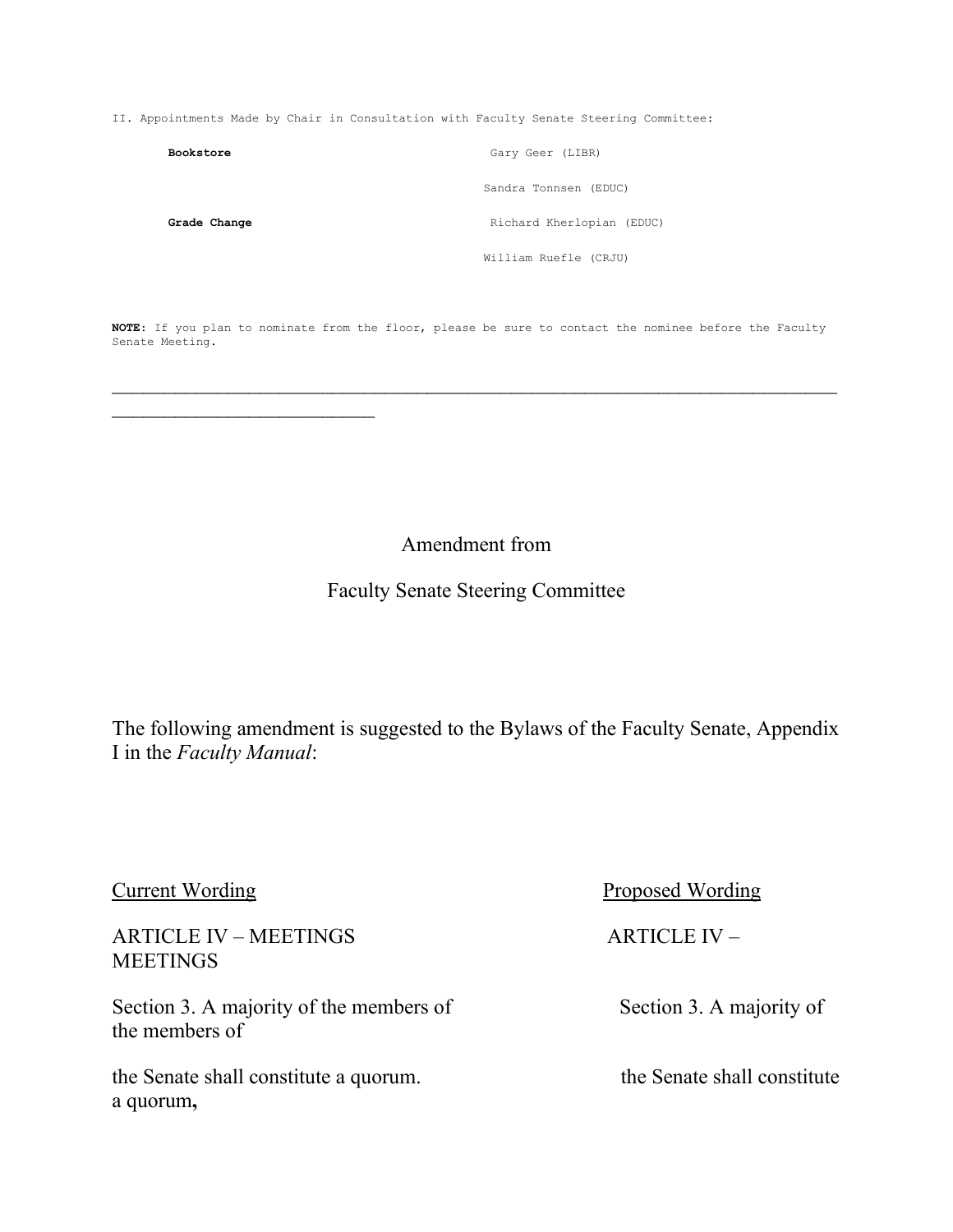| <b>THAT</b>       | <b>PROVIDED HOWEVER</b> |
|-------------------|-------------------------|
| <b>MEETING</b>    | <b>FOR THE SUMMER</b>   |
| <b>CONSIST OF</b> | <b>A QUORUM SHALL</b>   |
| PRESENT.          | <b>THE MEMBERS</b>      |

# **Grade Change Report:**

 $\mathcal{L}_\text{max}$  , where  $\mathcal{L}_\text{max}$  , we have the set of  $\mathcal{L}_\text{max}$ 

Two hundred and two (202) grade changes reviewed by the Grade Change Committee on February 15, 1999 will be presented at the Faculty Senate Meeting on March 3, 1999. Because the format at this time cannot be distributed through the Web, printed copies are being sent to Senators, Deans, and Department Chairs only.

 $\mathcal{L}_\text{max}$  , and the contract of the contract of the contract of the contract of the contract of the contract of the contract of the contract of the contract of the contract of the contract of the contract of the contr

# **REPORT: COMMITTEE ON CURRICULA AND COURSES**

(For consideration by the Faculty Senate at its March 3, 1999)

The Committee requests that any department which has a proposal

 being recommended by the Committee on Curricula and Courses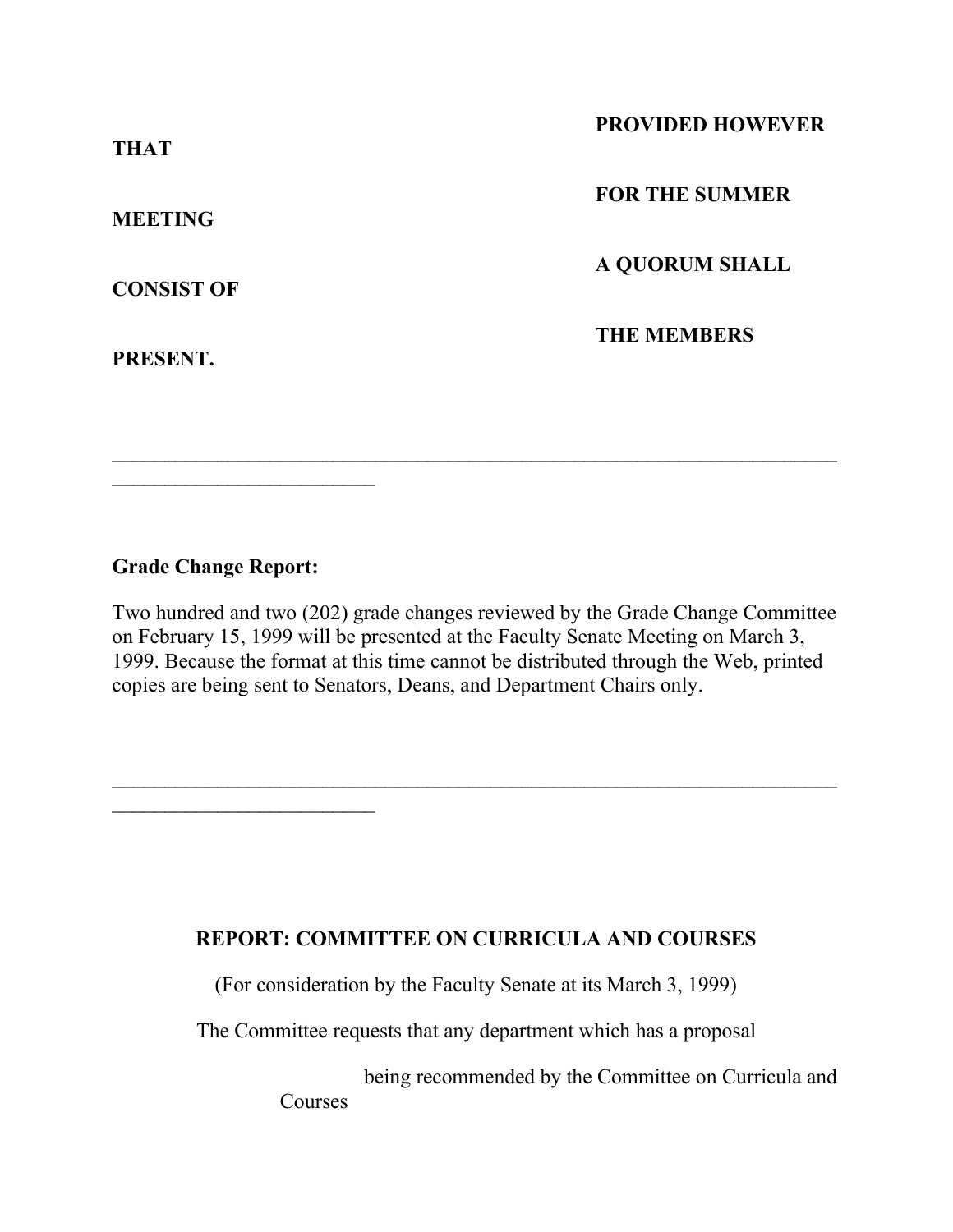meeting in which

provide a spokesperson to attend the Faculty Senate

said proposal is to be recommended. Please contact

William Jacoby in

advance if errors are noted.

Telephone: 777-6902 or E-mail: <N350085@VM.SC.EDU>

# **I. THE DARLA MOORE SCHOOL OF BUSINESS**

# **Department of Management Science**

Change in prerequisites and description

# FROM: MGSC 390 BUSINESS INFORMATION SYSTEMS. (3) (Prereq:

 MGSC 290 and ACCT 225 and CSCJ 205 or permission of instructor) Designing information systems: data flows, purposes, sources, storage, retrieval, processing and reporting: database organization.

TO: MGSC 390 BUSINESS INFORMATION SYSTEMS. (3) Prereq:

| Information | MGSC 190 or equivalent) Introduction to Business           |
|-------------|------------------------------------------------------------|
| include     | Systems (BIS) and related information technologies. Topics |
| Internet.   | hardware, software, database, telecommunications and the   |
| of BIS      | Introduction to the planning, development and management   |
|             | in organizations.                                          |

FROM: MGSC 490 BUSINESS SYSTEMS DESIGN. (3) (Prereq: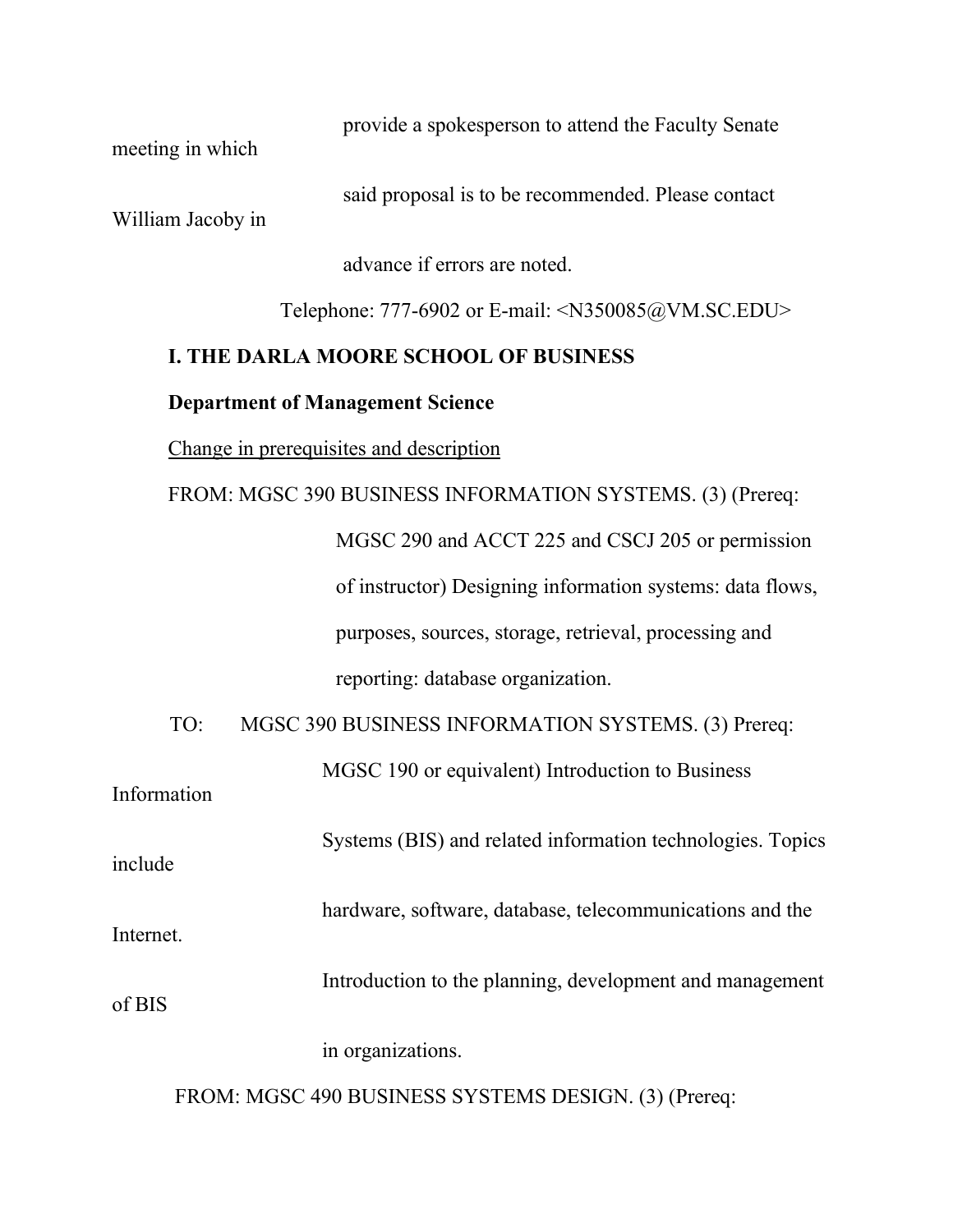MGSC 390 or permission of instructor) Planning,

implementation, and evaluation of information systems.

TO: MGSC 490 BUSINESS SYSTEMS DESIGN. (3) (Prereq: MGSC

 390 and knowledge of a programming language or consent of instructor) Analysis and design of business information systems using modern tools, techniques and method ologies.

# **II. COLLEGE OF LIBERAL ARTS**

# **A. AFRICAN AMERICAN STUDIES PROGRAM**

# New course

# AFRO 308 AFRICAN AMERICAN FEMINIST THEORY.

[=WOST 308] (3) An interdisciplinary survey of the contributions of African American women to feminist theory.

# **B. Department of Art**

# **Division of Media Arts**

Change of Title for the Undergraduate Degree in Media Arts, University

Bulletin, page U 137

Present Proposed

The curriculum change is not available through the Web. A printed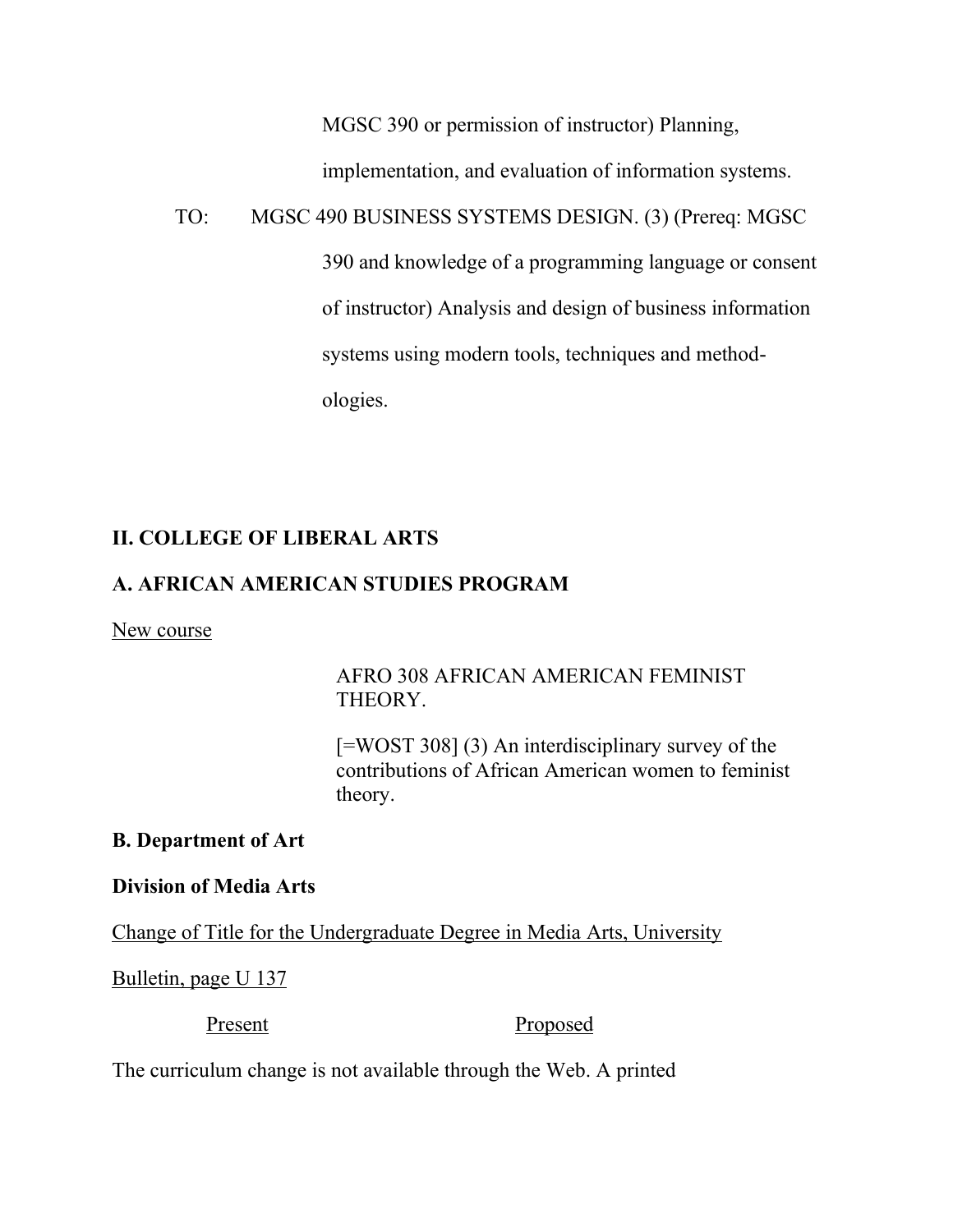copy has been sent to your Deans, Department Chairs, and Senators.

# **C. Comparative Literature Program**

Change in designator

FROM: CPLT 401 GREEK AND LATIN LITERATURE IN

TRANSLATION. (3)

TO: CLAS 401 GREEK AND LATIN LITERATURE IN

TRANSLATION. (3)

Change in designator

FROM: CPLT 469 CLASSICAL DRAMA. [=ENGL 395] (3)

TO: CLAS 469 CLASSICAL DRAMA. [=ENGL 395] (3)

# **D. Department of Germanic, Slavic and Oriental Languages**

FROM: GERM 398 a,e,g,h SELECTED TOPICS. (3) Taught

in English. Intensive study of cultural and/or

literary movements in German-speaking

countries: a) Germany in the Twenties;

e) Contemporary Germany; g) Hesse, Kafka,

Brecht, and others; h) Masterpieces of German

Literature. May be repeated for credit under

different suffixes.

TO: GERM 398 SELECTED TOPICS. (3) Taught in English.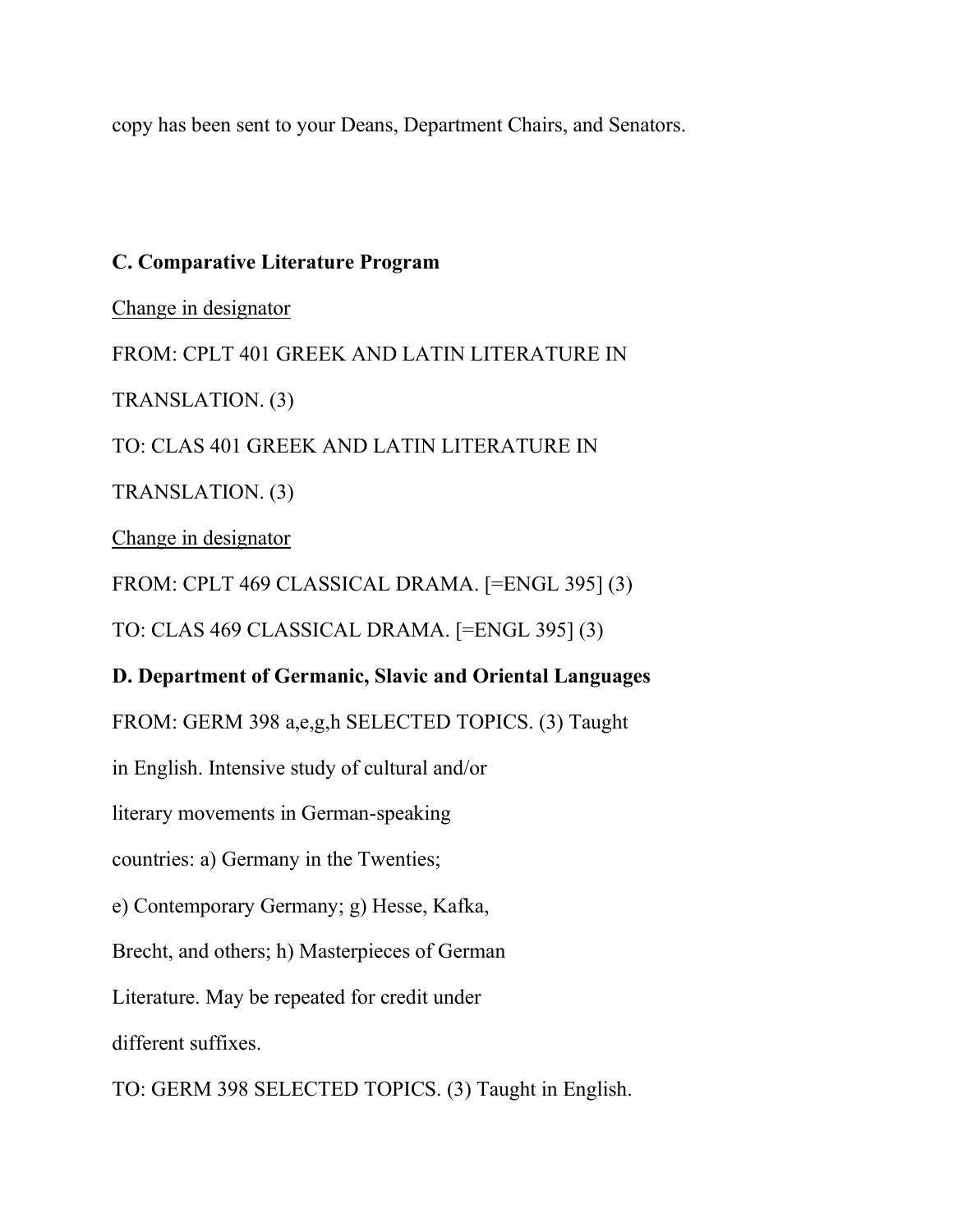Intensive study of cultural and/or literary

movements in German-speaking countries.

Course content varies by suffix and title.

# **E. Department of Government and International Studies**

New course

GINT 357 FILM, POLITICS, AND SOCIAL CHANGE. (3)

Critical analysis of film as expression and agent of

political culture, ideology, and change.

# **F. Department of Sociology**

New course

SOCY 304 RACE, CLASS, GENDER, AND SEXUALITY. [=WOST 304]

Historical and contemporary power relationships in race,

social class, gender and sexual orientation.

# **G. Women's Studies Program**

New courses

WOST 304 RACE, CLASS, GENDER, AND SEXUALITY.

[=SOCY 304] Historical and contemporary power

relationships in race social class, gender and sexual

orientation.

WOST 307 FEMINIST THEORY. (3) Historical development of feminist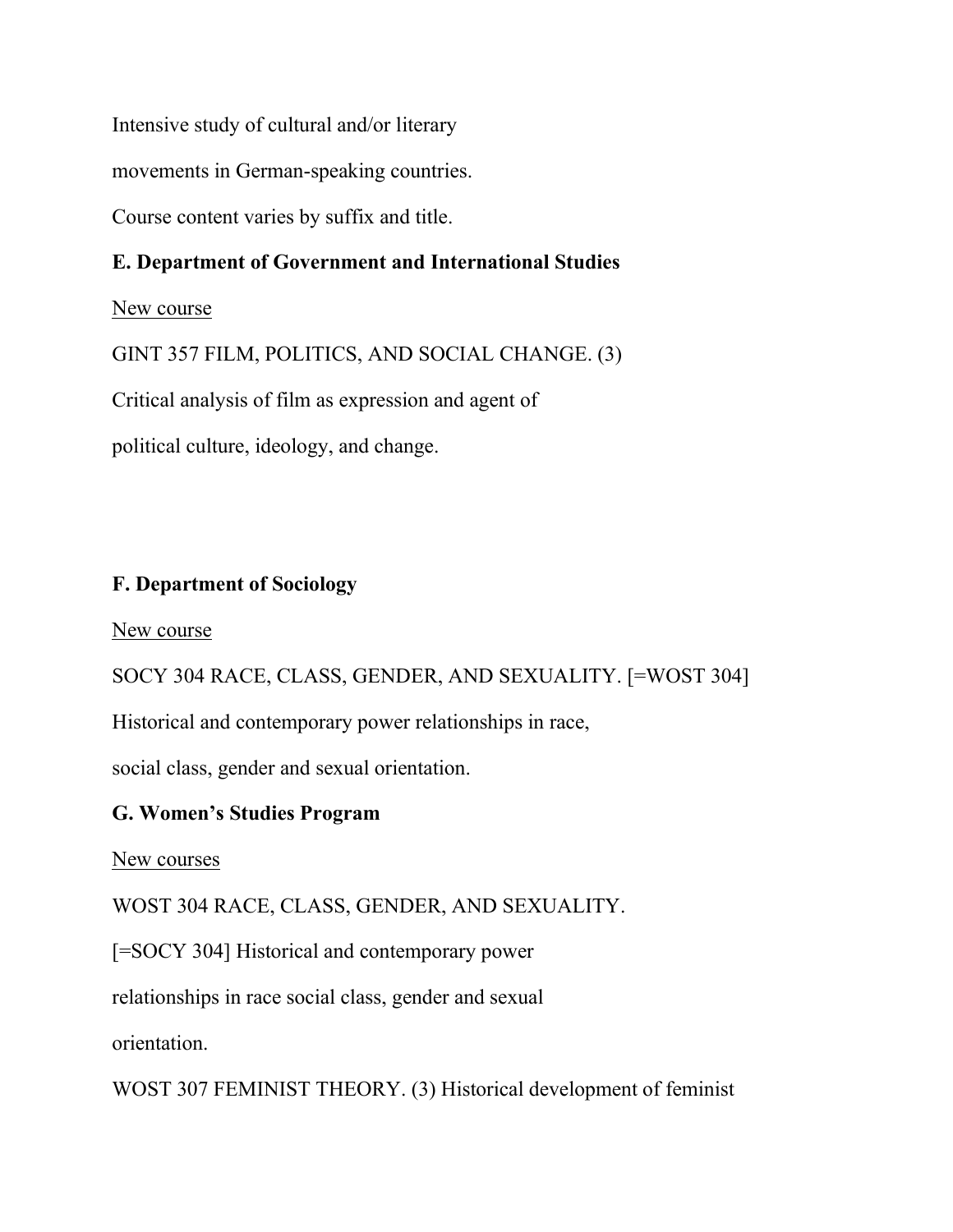theory and contemporary debates within feminism.

WOST 308 AFRICAN AMERICAN FEMINIST THEORY. [= AFRO 308]

An interdisciplinary survey of the contributions of African

American women to feminist theory.

WOST 499 COMMUNITY SERVICE INTERNSHIP. (3) Supervised

experience addressing a community organization's needs and

allowing the student to explore an aspect of the community related to Women's Studies issues. Contract approval by advisor

required.

Change in title and description

FROM: WOST 111 WOMEN IN WESTERN CULTURE. (3)

TO: WOST 111 WOMEN IN CULTURE. (3) A humanistic perspective

of the images, roles, and contributions of women in

historical, literary, religious, philosophical, and

artistic contexts.

Change in credit hours

FROM: WOST 430 TOPICS IN WOMEN'S STUDIES. (3)

TO: WOST 430 TOPICS IN WOMEN'S STUDIES. (1-3)

# **New Curriculum**

The curriculum for Women's Studies is not available on the Web. A printed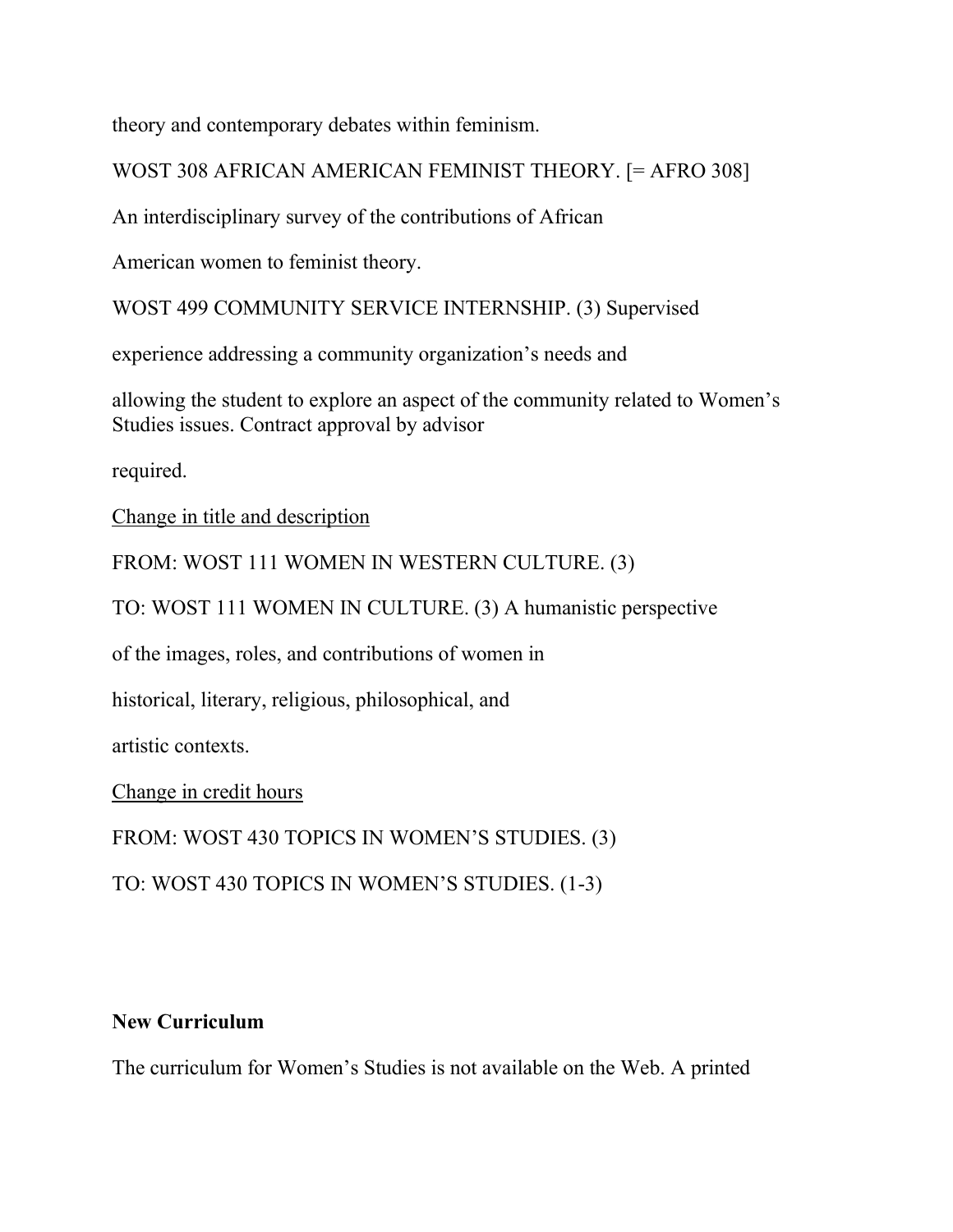copy has been sent to your Deans, Department Chairs, and Senators.

# **Women's Studies Bachelor of Arts Degree Requirements (continued)**

# **III. COLLEGE OF LIBRARY AND INFORMATION SCIENCES**

New course

CLIS 220 USING INFORMATION RESOURCES. (3) (Prereq:

CSCI 101 or equivalent) Introduction to information

services and sources available in print and electronic

format. Techniques for locating, evaluating, and using

information resources basic to academic work.

# **IV. SCHOOL OF PUBLIC HEALTH**

# **Department of Exercise Science**

Change in prerequisites

FROM: EXSC 351 ACQUISTION OF MOTOR SKILLS. (3)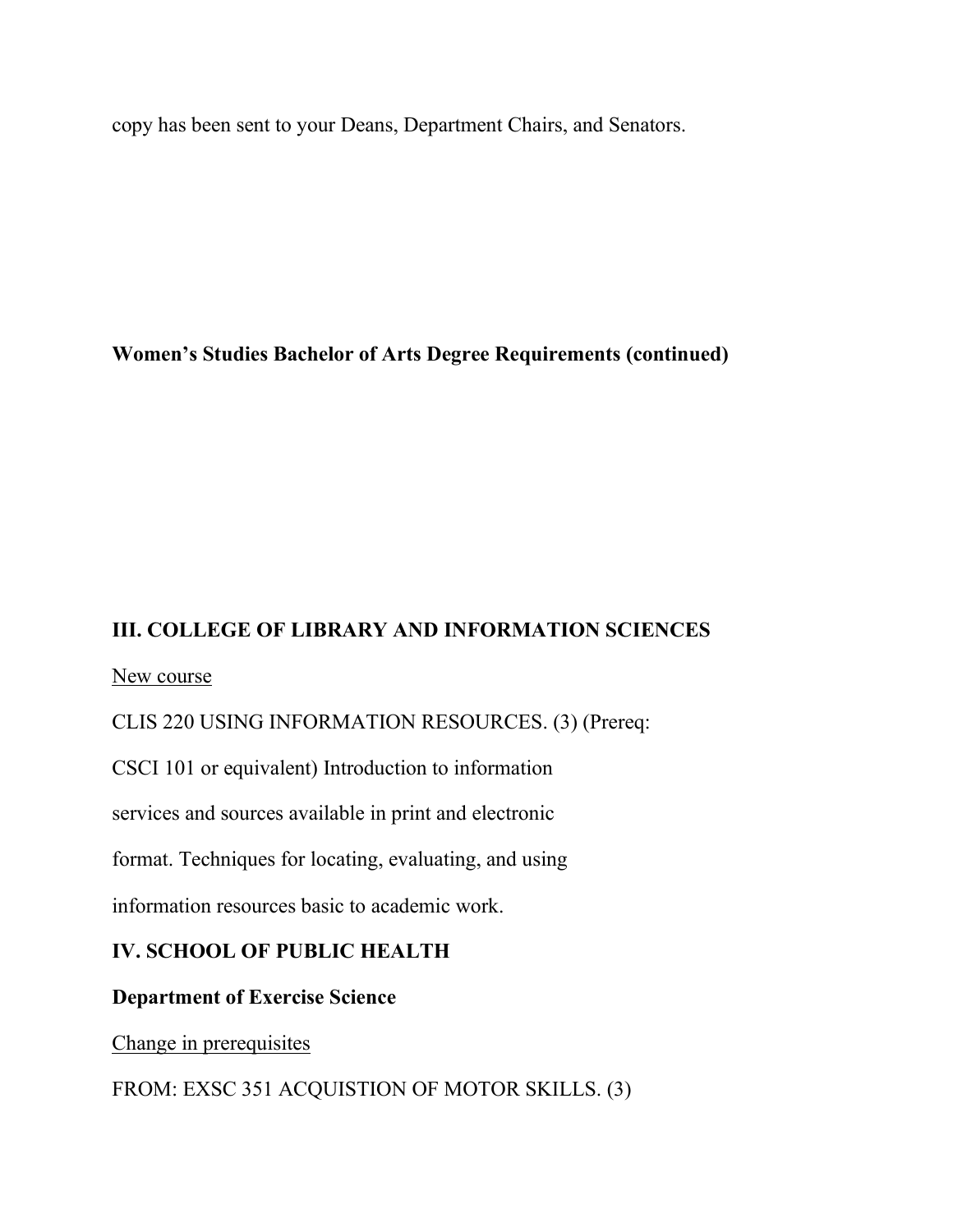# TO: EXSC 351 ACQUISITION OF MOTOR SKILLS. (3)

(Prereq: EXSC 223)

# **V. SCHOOL OF MUSIC**

### **New Courses**

**MUED 333L--Choral Literature Lab I. (1)** Practical application of choral conducting skills and rehearsal techniques with choral literature.

**MUED 335L--Choral Literature Lab II. (1)** Continued application of choral conducting skills and rehearsal techniques with choral literature.

**MUED 460--Band Literature and Materials. (1)** A study of teaching materials, solo and small ensemble literature, and full band ensemble literature appropriate for grades 5-12.

**MUED 461--Jazz/Pop Styles and Improvisation. (1)** A study of the essential elements in jazz and popular music. Familiarization and practice with materials and methods of teaching improvisation and jazz performance.

**MUED 462--Technology for Music Teachers. (1)** Familiarization with computer software and hardware for the teaching of music and administration of music programs.

**MUED 465P--Practicum in Elementary Music. (1)** (Coreq: MUED 465) Practical application of elementary methods and techniques studied in school settings.

### **Changes In Number, Title and Description**

### **FROM:**

**MUED 368--String Instruction in the Elementary School. (2)** Procedures and materials for string instruction in the elementary school.

### **TO:**

**MUED 463--Methods for String Instruction. (2)** Fundamentals of playing and teaching orchestral stringed instruments. Recruitment, curriculum content and classroom management in the context of public school string and orchestra classes.

### **FROM:**

**MUED 369--String Instruction in the Secondary School. (2)** Procedures and materials for string instruction in the secondary school.

### **TO:**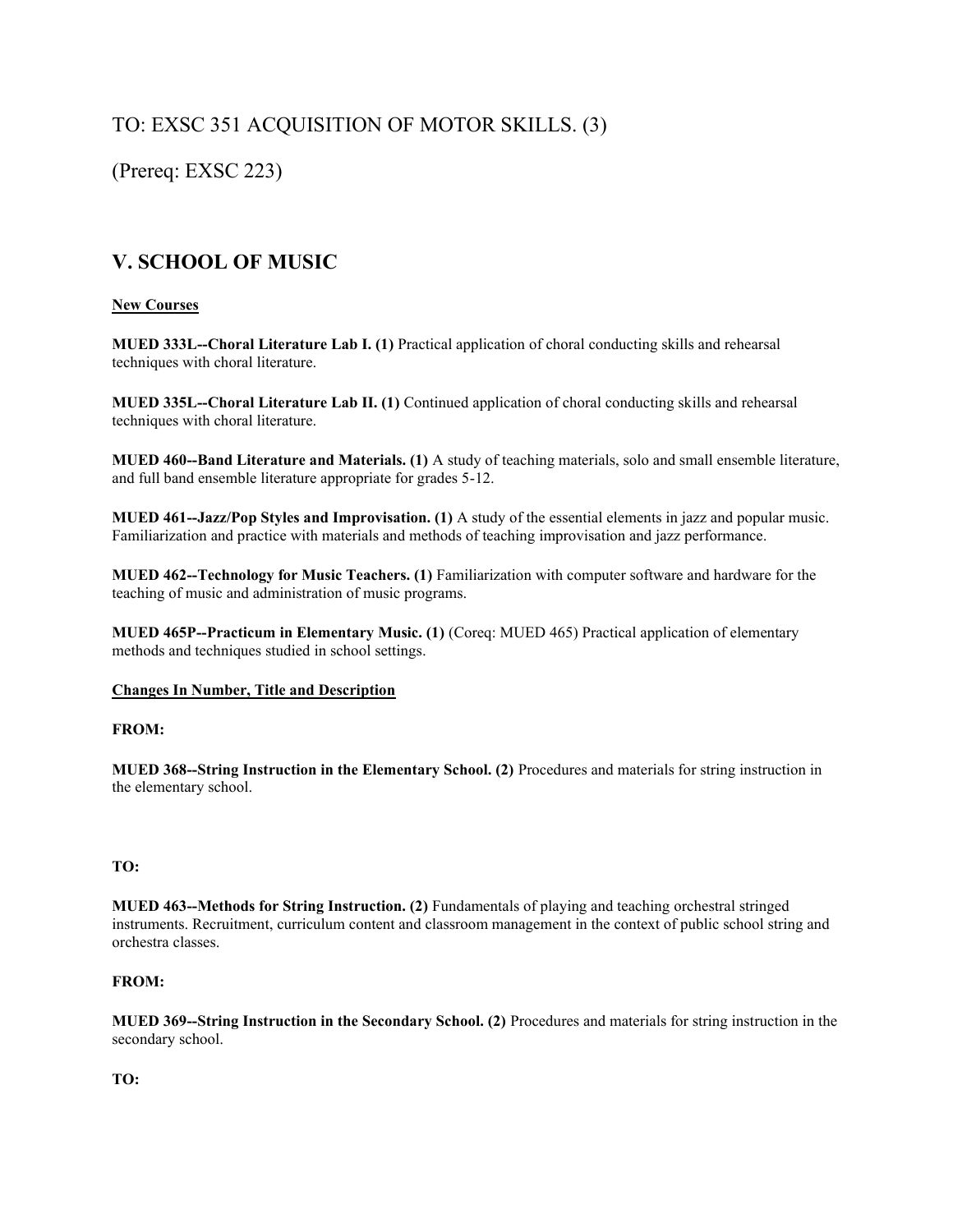**MUED 464--String Literature and Practicum. (2)** A study of materials for developing the technique and musicianship of string students in grades 5-12. Activities include conducting appropriate literature in laboratory and school settings.

### **FROM:**

**MUED 365--High School Choral Methods and Materials. (2)** Procedures and materials for choral instruction applicable to high school choruses; basic concepts of choral tone and vocal development of the high school singer.

### **TO:**

**MUED 467--Choral Methods and Materials. (2)** Procedures and materials for choral instruction applicable to elementary, middle school, and high school choruses; basic concepts of choral tone and vocal development.

#### **Changes In Number, Title and Description (cont'd)**

#### **FROM:**

**MUED 367--Marching Band Methods. (2)** Fundamentals of marching, maneuvering, and formations; execution of required movements for competition; special features such as drum majoring, baton twirling, color guard, flags, and rifles. Discussion and planning of halftime shows.

#### **TO:**

**MUED 469--Marching Band Techniques. (2)** Fundamentals of marching, maneuvering, and formations; special features such as drum majoring and auxiliary units; discussion and planning of halftime shows.

#### **Change in Number, Credit, and Description**

#### **FROM:**

**MUED 260--Percussion Techniques. (1)** Fundamentals of playing and teaching percussion techniques. Special study of problems unique to each percussion instrument as related to teaching materials. Two meetings a week.

### **TO:**

**MUED 360--Percussion Techniques. (2)** Fundamentals of playing and teaching percussion instruments. Special study of problems unique to each percussion instrument and related teaching materials.

#### **Changes in Title and Description**

#### **FROM:**

**MUED 465--Music in the Elementary School. (2) (**Prereq: EDUC 201 or permission of instructor) Methods, techniques, and materials of instruction for teaching music in grades 1-5. Emphasis on creativity through playing instruments, singing, bodily expressions, care of the child voice, and the place of music in the total school program.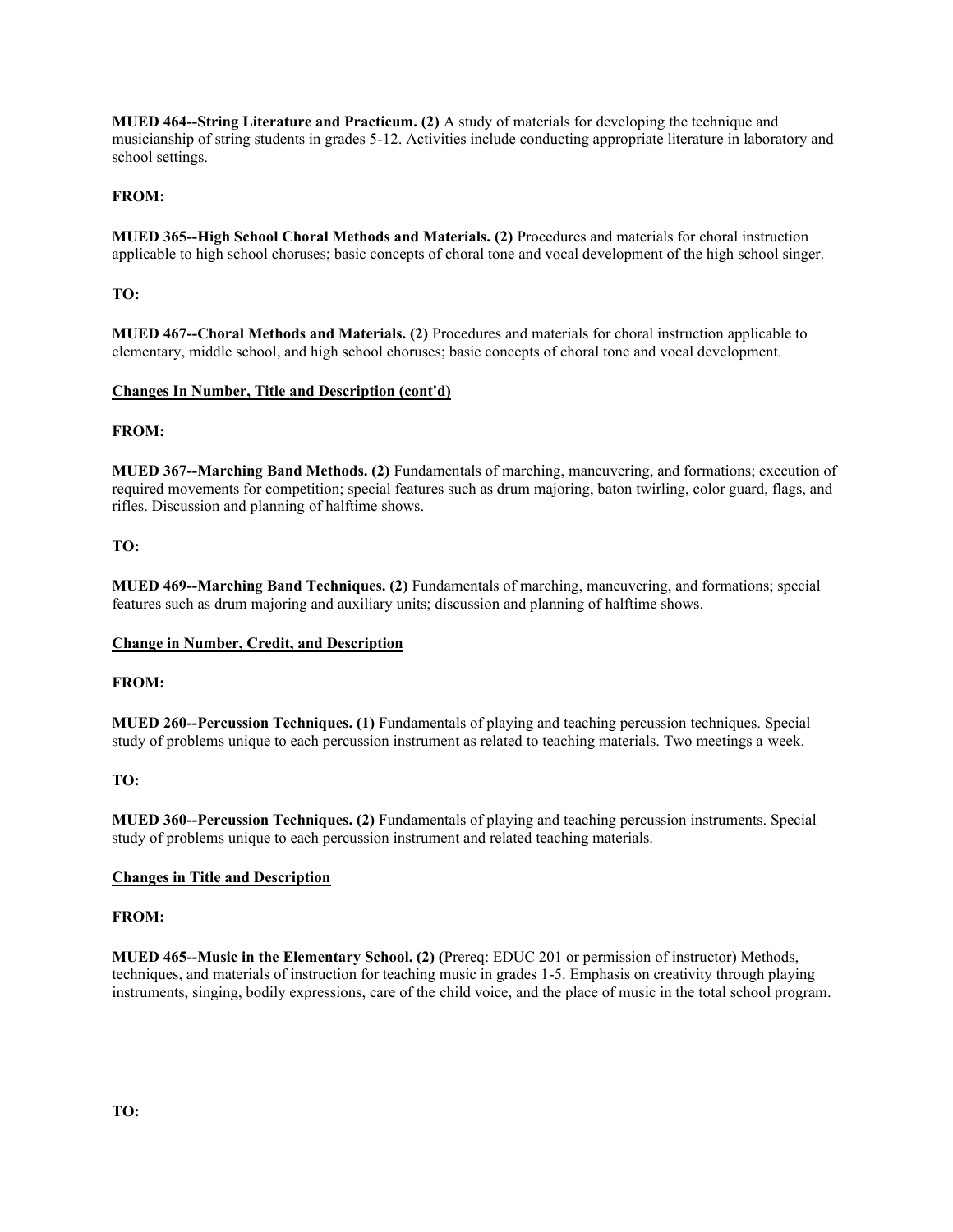**MUED 465--General Music in Elementary Schools. (2) (**Prereq: EDUC 300 or permission of instructor) Discussion of sequential music development; implementation of methods, techniques and materials for teaching music in grades K-5.

### **FROM:**

**MUED 466--Music in the Middle School. (2)** (Prereq: EDUC 300 or permission of instructor) A study of the middle school philosophy (grades 6-8); the music objectives, the music curriculum and its relationship to the school curriculum; facilities, materials, and equipment; administrative responsibilities and teacher responsibilities. Special emphasis on instruction techniques in relationship to the middle school child.

### **TO:**

**MUED 466--General Music in Secondary Schools. (2) (**Prereq: EDUC 300 or permission of instructor) Middle school and high school general music education philosophy, teaching techniques, music objectives, curriculum development, administration, facilities and equipment.

### **FROM:**

**MUED 468--Organization and Administration of Instrumental Music. (2)** Organization and administration problems of the instrumental curriculum in the public schools. Topics include materials and techniques of class teaching (homogeneous and heterogeneous), purchasing equipment, library, budgeting, recruiting, instrument repair, and public relations.

### **TO:**

**MUED 468--Organization and Administration of Music Programs. (2)** Topics include materials and techniques of class teaching, equipment purchase, budgeting, recruiting, public relations, and the music library.

### **Changes in Credit and Description**

### **FROM:**

**MUED 358--Strings. (1)** Fundamentals of playing and teaching string instruments in a heterogeneous class. Special study of problems unique to each instrument relating to care and repair, tone production, bowing, fingering, and teaching materials. Two meetings per week. May be repeated for credit.

### **TO:**

**MUED 358--Strings. (2)** Fundamentals of playing and teaching string instruments in a heterogeneous class. Problems unique to each instrument relating to care and repair, tone production, bowing, fingering, and teaching materials.

### **Change in Prerequisites and Description**

### **FROM:**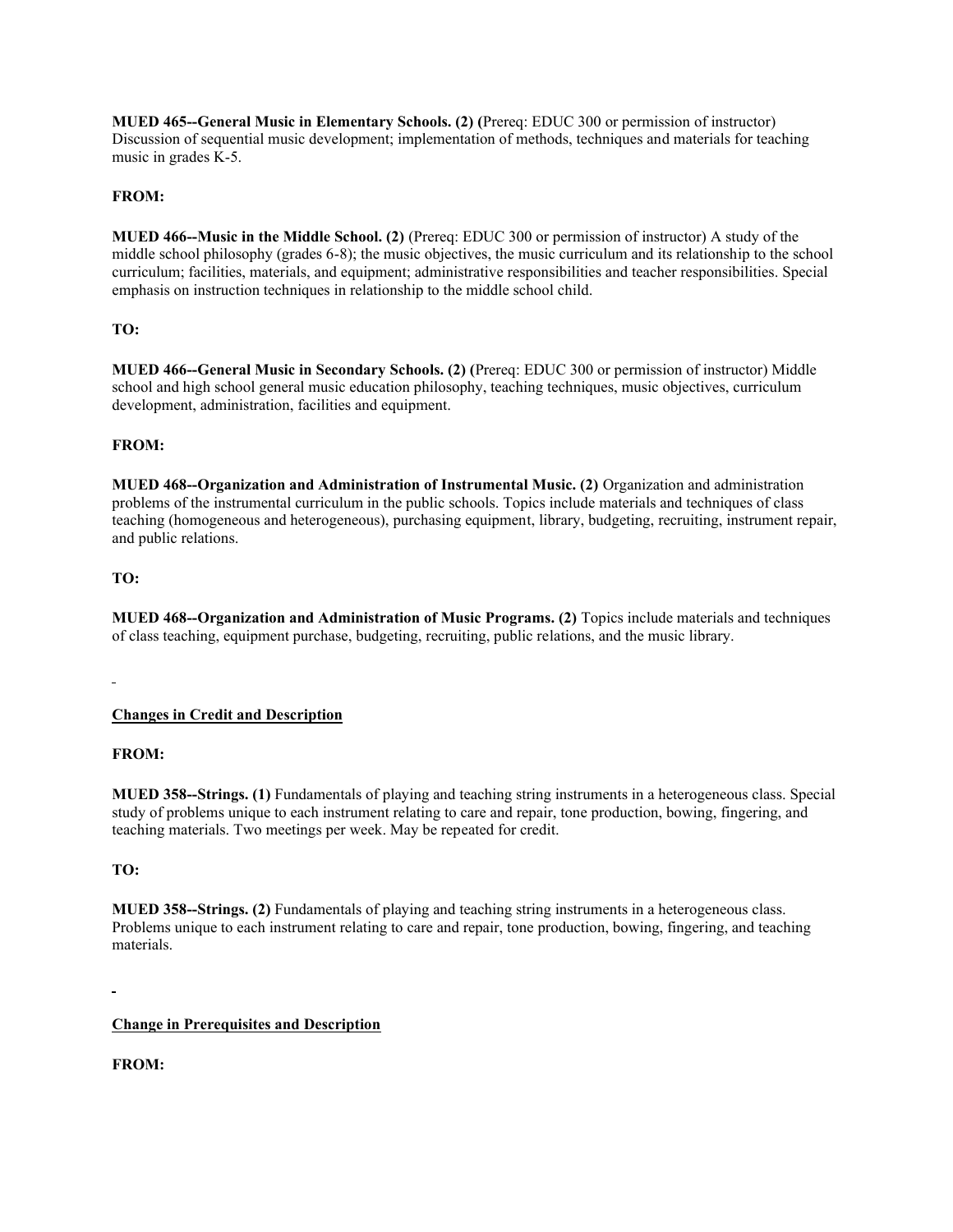**MUSC 334--Instrumental Conducting (2)** [Prereq: MUSC 333] A course designed for instrumental music majors based on advanced baton technique and its application through practical experience with departmental ensembles.

### **TO:**

**MUSC 334--Instrumental Conducting. (2)** [Prereq: MUSC 333, MUSC 218] Emphasis upon advanced baton technique and its application through practical experience with laboratory ensembles.

#### **FROM:**

**MUSC 335--Choral Conducting (2)** [Prereq: MUSC 333] A study of the problems and techniques of choral conducting, principles of group tone production, and interpretative factors involved. Practical experience with University organizations.

#### **TO:**

**MUSC 335--Choral Conducting. (2)** [Prereq: MUSC 333, MUSC 218, MUED 355] Further study of the techniques of choral conducting, principles of group tone production, and interpretative factors.

#### **Changes in Description Only**

#### **FROM:**

**MUED 165, 166--Class Voice (Basic). (2 each)** Elementary course in singing in which both group and individual techniques are employed. Emphasis on the study of voice production and principles of singing. Two meetings and two laboratory periods each week.

#### **TO:**

**MUED 165, 166--Class Voice (Basic). (2 each)** Elementary courses in singing in which both group and individual techniques are employed. Study of voice production and principles of singing.

#### **FROM:**

**MUED 265, 266--Class Voice (Intermediate). (2 each)** (Prereq: MUED 165, 166, or permission of instructor) Continued study of the principles of singing and song repertoire. Two meetings and two laboratory periods each week.

#### **TO:**

**MUED 265, 266--Class Voice (Intermediate). (2 each)** (Prereq: MUED 165, 166, or permission of the instructor) Continued study of the principles of singing and song repertoire.

### **VI. EXPERIMENTAL COURSE: For the Senate's Information Only**

#### **Womens' Studies Program**

WOST 431X WOMEN'S STUDIES WORKSHOP. (1) The workshop intensively

presents materials on selected Women's Studies' topics and then allows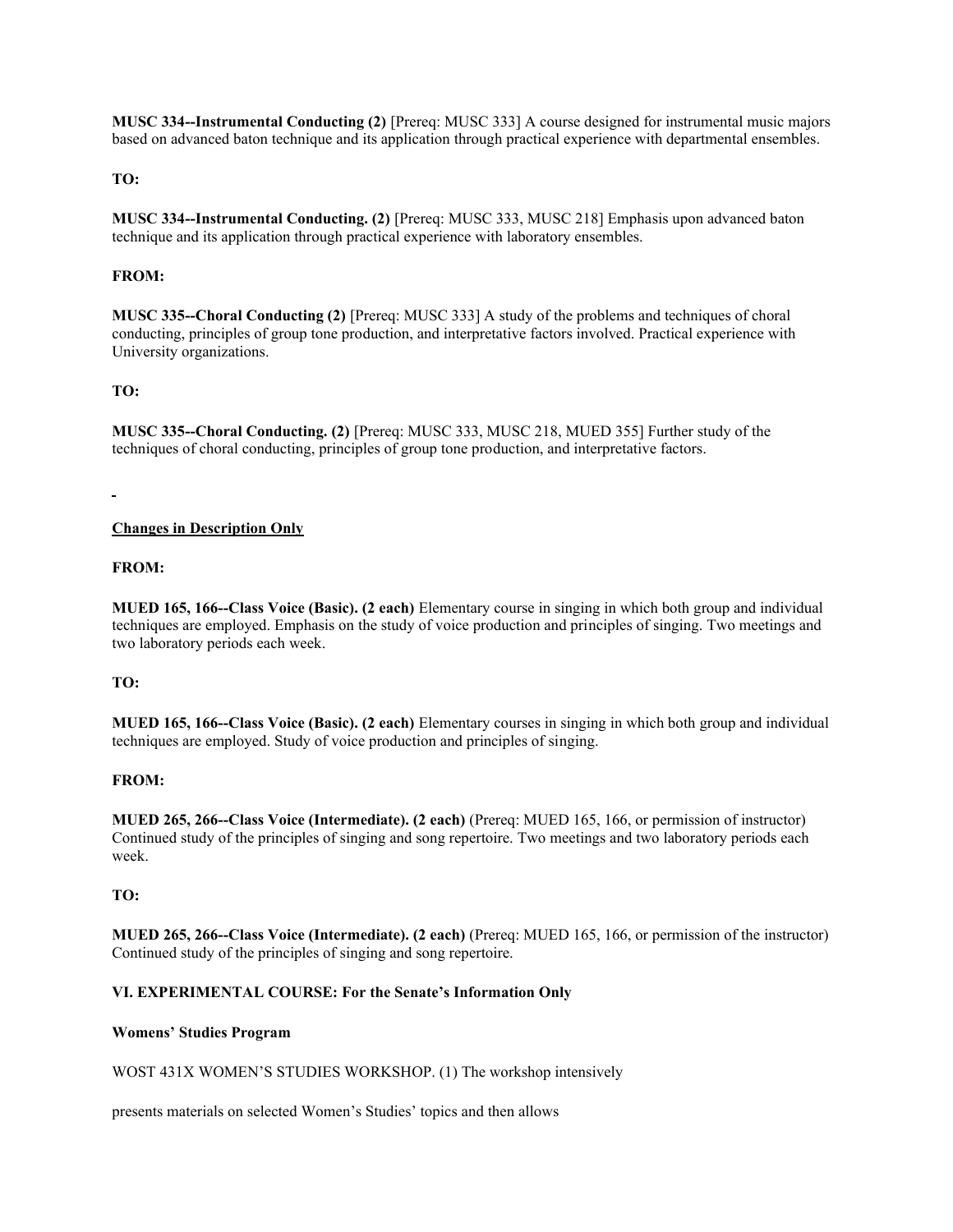the student to develop these tools independently through a small action-

research project or other analytic assignment.

### **VII. MAYMESTER COURSES – For the Senate's Information Only**

## **College of Liberal Arts**

AFRO 398M SPECIAL TOPICS: MUDDYING THE RIVER WATER

SLAVES AND FREE AFRICAN AMERICANS IN

CHARLESTON, SC (1810-1860).

CPLT 499M FOOD AND FILM IN LITERATURE. (3) Contemporary

filmmakers and writers, often committee to the project of

conveying cultural difference, have set many of their films

around food. How food is used to underscore cultural

identity/gender/Western Society.

 $\mathcal{L}_\text{max}$  , where  $\mathcal{L}_\text{max}$  , we have the set of  $\mathcal{L}_\text{max}$ 

### REPORT: ADMISSIONS COMMITTEE

 $\mathcal{L}_\text{max}$  , and the contract of the contract of the contract of the contract of the contract of the contract of the contract of the contract of the contract of the contract of the contract of the contract of the contr

The admissions committee recommends the adoption of the following changes to the requirements for Freshman Admissions to the University of South Carolina. These changes would be for students graduating from high school in the year 2001and beyond. These changes are in response to the increased number of credits required by the State of South Carolina for students to earn a high school diploma starting with the 2001 graduation class.

#### CURRENT WORDING

1. English [4 units]. **The four units of English must be in college preparatory courses**. Students must choose two courses that have strong grammar and composition components, at least one in English literature, and one in American literature.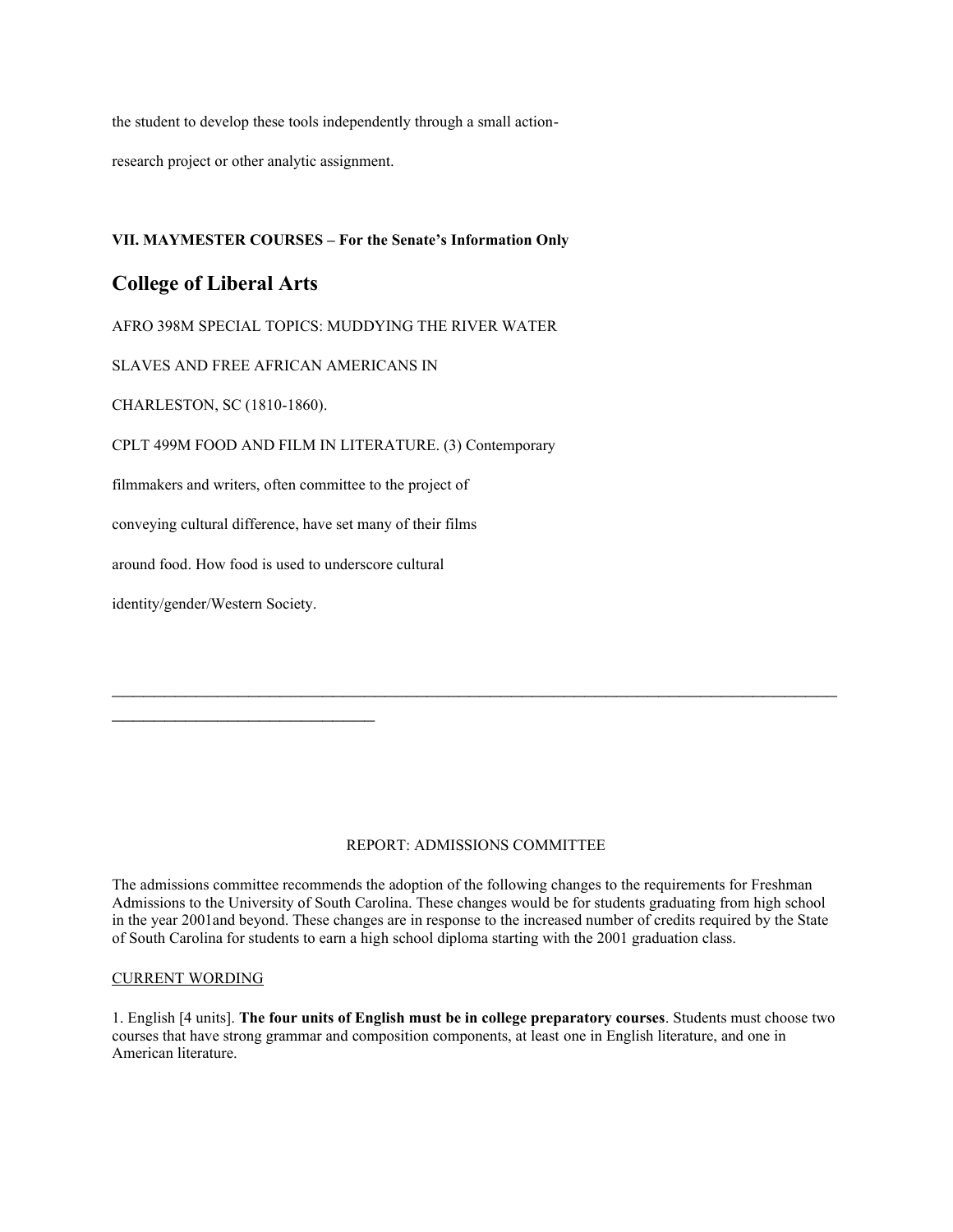2. Mathematics [3 units]. The three units of mathematics must include Algebra I, Algebra II, and geometry. **(Note: Algebra I counts as one unit, even though some schools teach it over two years.)** Prospective majors in science, mathematics, and engineering are strongly advised to include adequate preparation in trigonometry.

3. Laboratory Science **[2 units].** The two laboratory science units must be taken in different academic areas chosen from biology, chemistry, or physics. Prospective science, mathematics, and engineering majors should include one unit in each of these laboratory sciences.

4. Social Studies [3 units]. Three units of social studies, one of which must be a course in U.S. history, are required. Prospective social science majors are advised to take one additional unit of social studies.

5. Foreign Language [2 units]. The two units of foreign language must be in the same language. Additional work in classical and/or modern foreign language is recommended.

6. Defined Elective **[1 unit].** One additional unit must be chosen from the defined academic areas of computer science, English, foreign language, laboratory science, advanced mathematics, or social studies.

7. Physical Education [1 unit]. One unit of physical education or ROTC is required.

Units Required: **16**

#### PROPOSED WORDING

1. English [4 units]. At least two units must have strong grammar and composition components, at least one must be in English literature, and at least one must be in American literature. **Completion of College Preparatory English I, II, III, and IV will meet this criterion.**

2. Mathematics [3 units]. The three units of mathematics must include Algebra I, Algebra II, and geometry. (Note: Applied Mathematics I and II may count together as a substitute for Algebra I if a student successfully completed Algebra II**) A fourth higher-level mathematics course is strongly recommended. The fourth course should be**